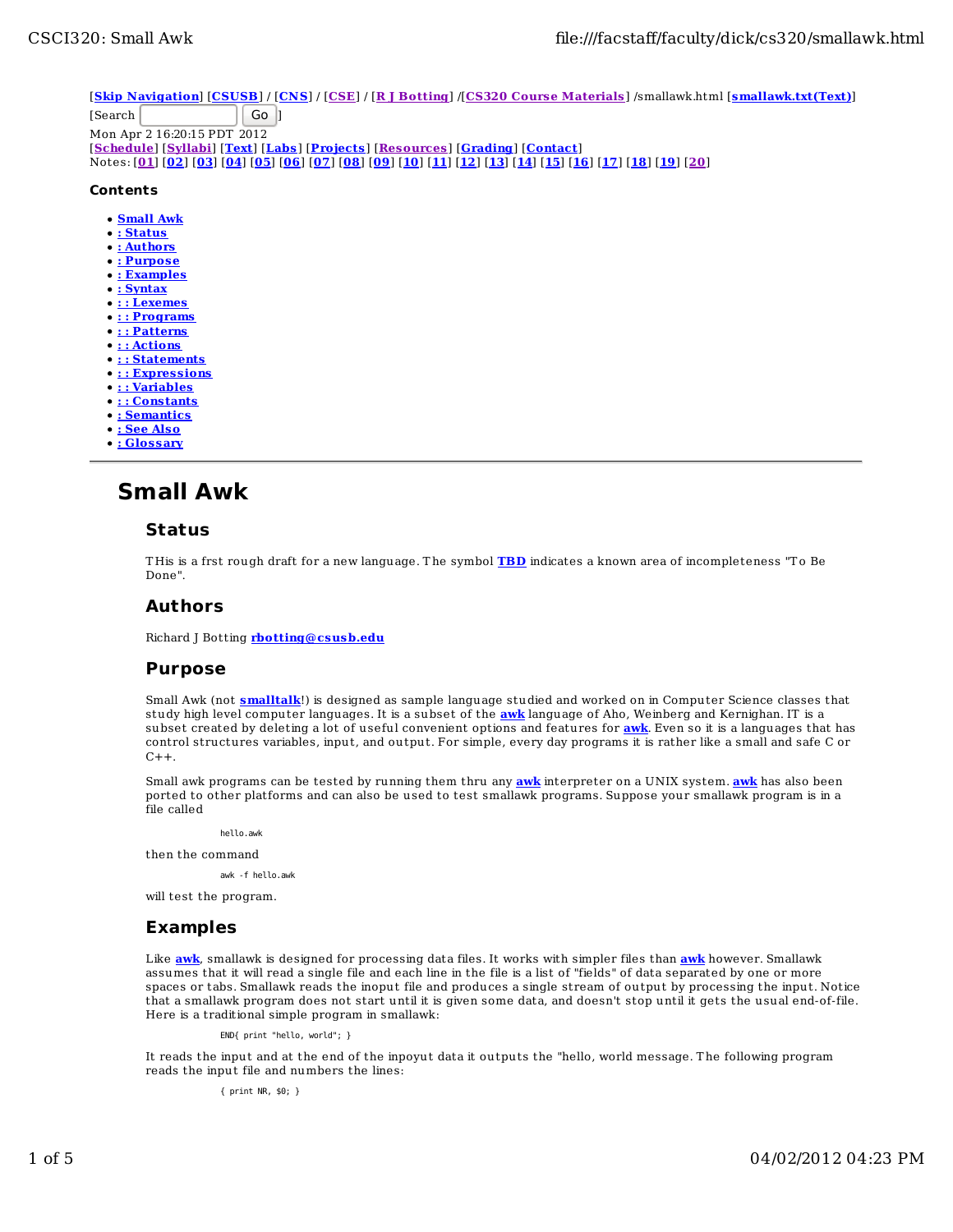The next program prints outs lines that contain the string "AWK":

/AWK/{ print ;}

T he next program Assumes that each line has one number, and at the end of the file outputs the total of these nunmbers:

> ${sum = sum + $0;}$ END{print sum;}

T his one checks the input and only adds a line if it is a valid integer, with one or more decimal digits:

 $\frac{1}{6}$  (0-9][0-9]\*\$/{sum = sum + \$0;} END{print sum;}

T his reads in a file of names, student\_ids, and scores and calculates the mean score. It assume input with data separated by spaces like this:

ShortName 9999 3.2

AnotherName 1234 17

T he program is

 ${sum = sum + $3; count=count+1;}$ END{print sum/count;}

# **Syntax**

### **Lexemes**

smallawk has the normal lexical scan separating variables, constants, strings, from some reserved words: 1. **reserved\_words**::= "END" | "NF" | "NR" | "BEGIN" | "print" | "if" | "else".

- 2. **END**::lexeme, true after last line is read.
- 3. **NF**::lexeme, *Number of Fields*.
- 
- 4. **NR**::lexeme, *Number of this line/record*. 5. **BEGIN**::lexeme, *true on first line/record only*.
- 6. **print**::lexeme, *starts a command to output the value of an expression*.
- 7. **if**::lexeme, *introduces a conditional statement*.
- 8. **else**::lexeme, *alternative branch of a conditional statements*.
- **comma**::lexeme= "**,**". 9.

#### **Programs**

A program is a sequence of pieces. Each piece has two parts: a pattern and an action. T he pattern states when the action is to be applied. When smallawk is running it takes each line and tries each piece of the program in turn and carries out the actions with patterns that match the line.

**program**::= # **piece**. 10.

BEGIN{product=1;}

 ${product = product * $0;}$ 

END{print product;}

### [ **example.awk** ]

11. **piece::= <u>O</u>( <u>pattern</u>) "{" <u>action</u> "}". The pattern is used to recognise the lines of data that the action applies to.** 

 $\frac{1}{6}$  (0-9][0-9]\*\$/{sum = sum + \$0;} END{print sum;}

#### **Patterns**

**dis junction**::= **conjunction** #( "||" **conjunction**). 12.

/Botting/||/Dick/

**conjunction::= possible\_complement** #("&&" possible\_complement).

/Botting/ && /Richard/

**poss ible\_complement**::= "!" **elementary\_pattern** | **elementary\_pattern**. 14.

!/Blotting/

15. elementary\_pattern::= "END" | "BEGIN" | "/" <u>reqular\_expression</u> "/".

/Banana/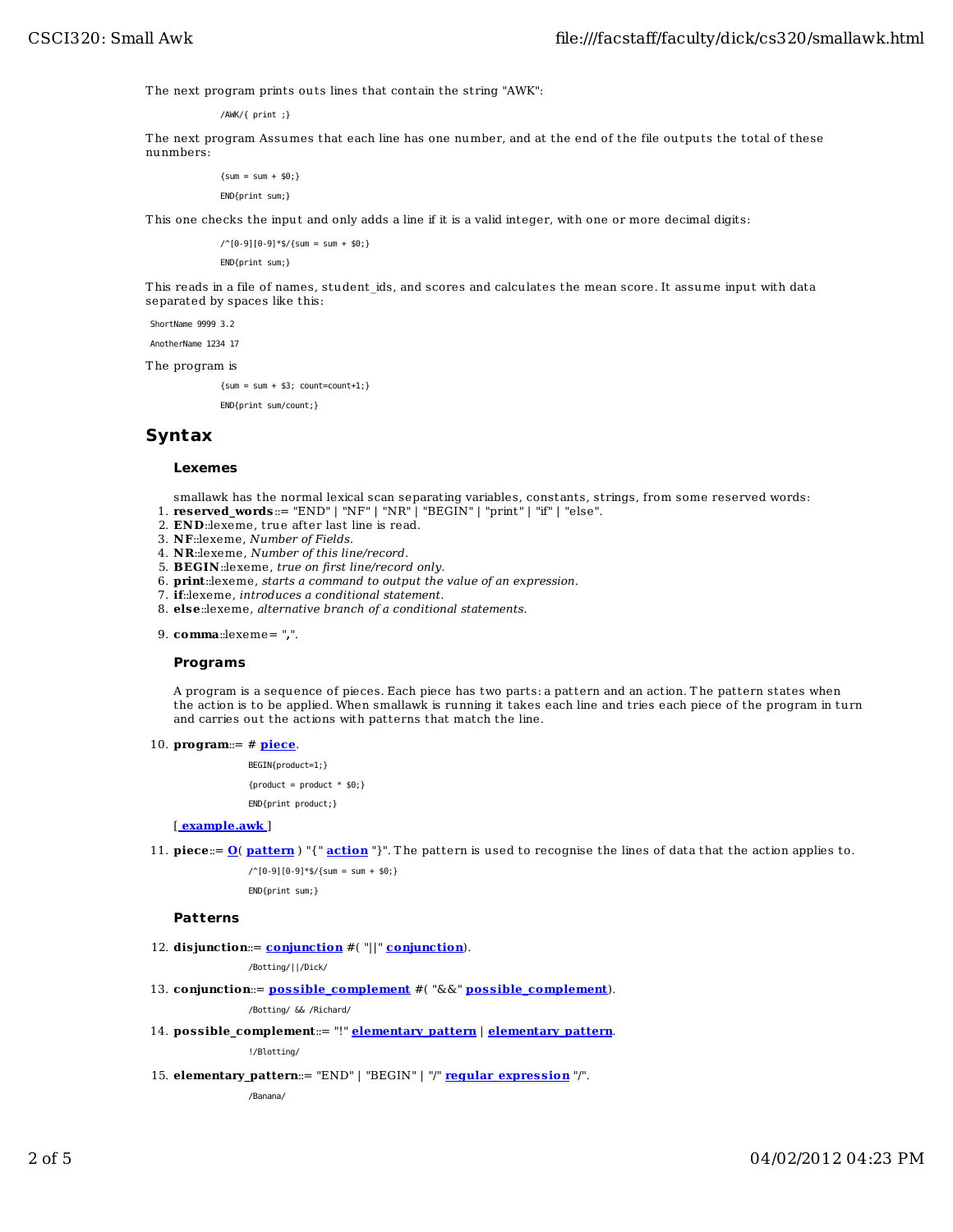/[bB]anana/

 $/^{\wedge}$ . As is/ /^[0-9]\*\$/

- 16. **regular\_express ion**::= **left\_most** | **rightmost** | **exact** | **contained**.
- **leftmost**::= "^" **contained**. 17.

 $^{\wedge}$ . As is

18. **rightmost::= <u>contained</u> "\$".** 

two part:\$

**exact**::= "^" **contained** "\$". 19.

^Dick.\*Botting\$

- 20. **contained**::= #possibly repeated set of chars.
- 21. possibly\_repeated\_set\_of\_chars::= <u>possible\_set</u> "\*" | <u>possible\_set</u>.

pos\*ibil\*ity

T he "\*" means "zero or more of". T he above matches "posssibiity" for example.

- 22. **poss ible\_set**::=**normal\_character** | **escaped\_character** | **set\_of\_characters**.
- 23. **normal\_character**::= letter | digit | symbol ~ **special\_character**.
- 24. **escaped\_character**::= "\" **special\_character**.
- 25. **special\_character**::= "[" | "]" | "\" | "." | "\*".
- 26. **set\_of\_characters**::= "[" chars "]" | "[^" chars "]".
- 27. **chars**::= # character | character "-" character.
- **character**::= normal\_character | escaped\_character. 28.

### **Act ions**

An action is a series of at least one statement. T hese are executed one after another. **action**::= **statement** #**statement**. 29.

#### **Statements**

- 30. **statement**::= **ass ignment** | **print** | **selection** | **do\_nothing**.
- **ass ignment**::= **variable** "=" **express ion** ";" 31.

 $sum = sum + $0$ :

32. **print**::= "print" ";"| "print" <mark>expression</mark> ";".

print sum;

**selection**::= "if(" **condition** ")" **body** "else" **else**. 33.

if ( sum > 0 ) print "greater"; else ;

- 34. **body**::=**action** | **do\_nothing**.
- 35. **else**::=**action** | **do\_nothing**.
- 36. Note: avoids an ambiguity (dangling else) by always requiring an else for every if. real *awk* does not have this restriction...
- 37. **condition**::=**express ion**.
- **do\_nothing**::= ";". 38.

#### **Expressions**

- 39. **operation**::= "+" | "-" | "\*" | "/" | "%" | "&&" | "||" | "!".
- 40. **function**::= "sin" | "cos" | "log" | "exp" | "sqrt".
- 41. **express ion**::= **concatenation**.
- 42. **concatenation**::= **arithmetic\_express ion** #**arithmetic\_express ion**.
- 43. **arithemetic\_express ion**::= simple\_expression #(#**operation** simple\_expression).
- 44. **s imple\_express ion**::= function\_call | **variable** | **constant** | parentesized\_expression.
- 45. **parenthes ized\_express ion**::= "(" **express ison** ")".
- **function\_call**::= **function** "(" expression #( **comma** expression ). 46.

**TBD** : Operations, variables, functions....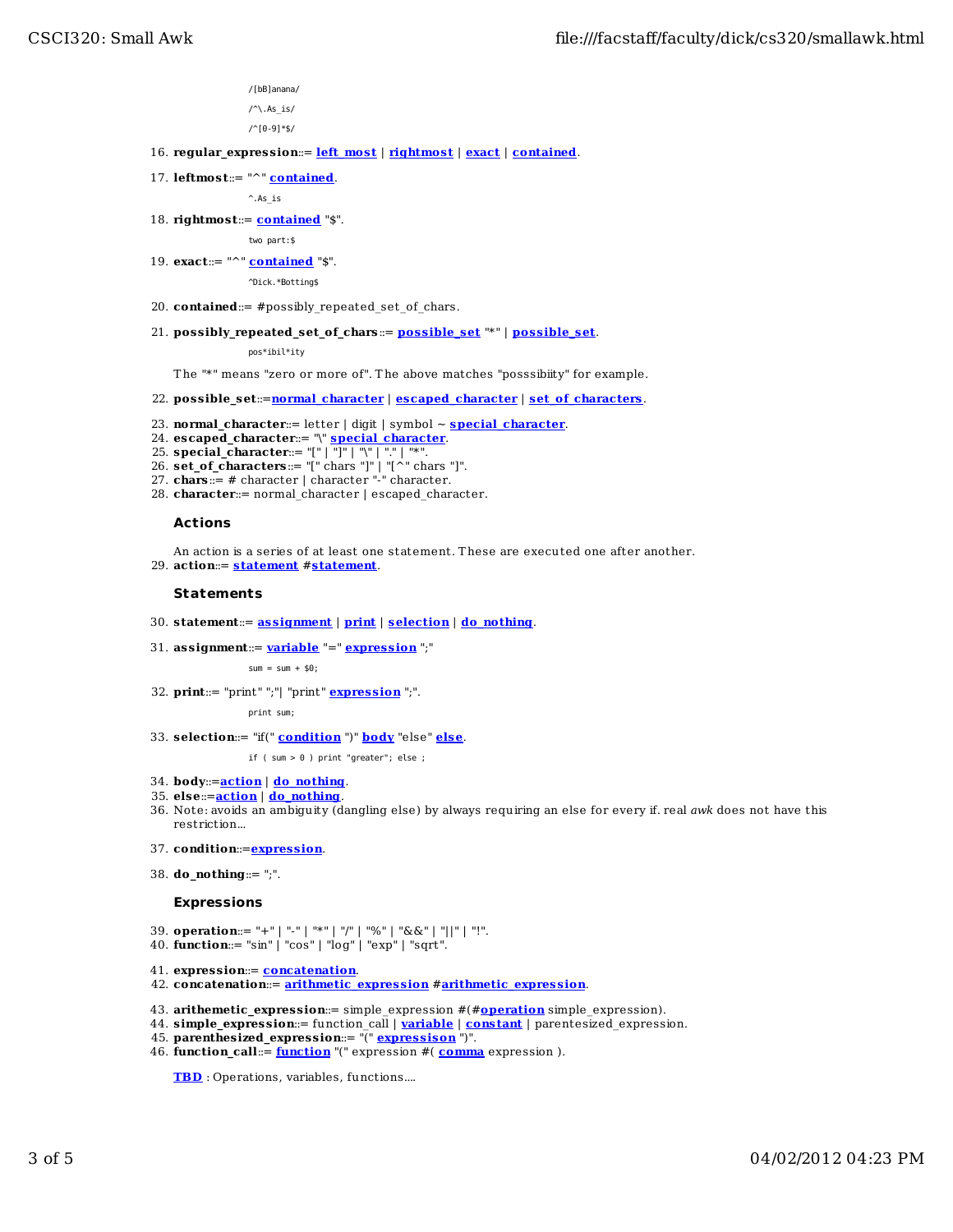### **Variables**

- 47. **variable**::= **whole\_line** | **field** | **global\_variable**.
- **whole\_line**::= **dollar** "0". 48.

```
\sim $0
```
49. **field::= <u>dollar</u> expression.** 

\$5

**global\_variable**::=letter #(letter|digit). 50.

sum

# **Constants**

### **TBD**

. . . . . . . . . ( end of section **Syntax.**) **<<**Contents | End**>>**

# **Semantics**

Here is a diagram:

Partial Semantic Structure of SmallAwk



# **TBD**

An smallawk program describes a transformation of a text file into another text file. T his is done one line at a time. Each line is read and matched against the patterns. Where they match the actions are executed. T hese lead to outputing lines of data as well.

Here are the informal operational semantics of a smallawk program *P*. *P* wll consist of a sequence of *n* pieces *p*[1]..*p*[*n*]. Each piece 'p'['i'] has two parts a pat tern 'p'['i'].pattern and an action 'p'['i'].action. Here is a C++like description of what the program *P* does.

```
NR=1:
 while( get next line until end of input )
 {
        for(i = 1; i \leq n; i++)if( line matches p[i].pattern )
                         apply p[i].action to line;
         NR++;
}
//after end of file
for(i = 1; i \leq n; i++) if( p[i].pattern is "END" )
                apply p[i].action;
```
A line matches a pattern according to the rules **TBD** ... [ **regular\_express ions .html** ]